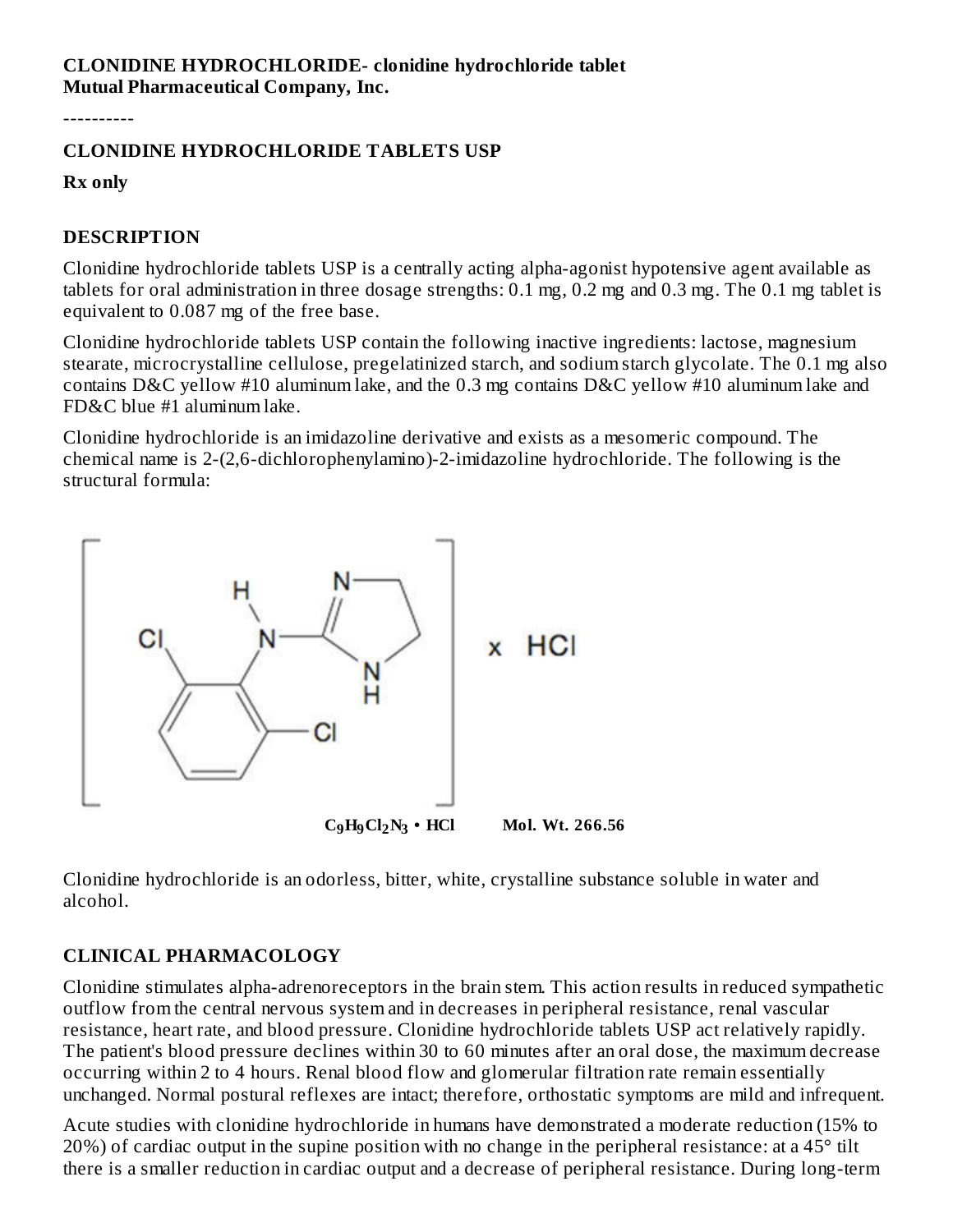therapy, cardiac output tends to return to control values, while peripheral resistance remains decreased. Slowing of the pulse rate has been observed in most patients given clonidine, but the drug does not alter normal hemodynamic response to exercise.

Tolerance to the antihypertensive effect may develop in some patients, necessitating a reevaluation of therapy.

Other studies in patients have provided evidence of a reduction in plasma renin activity and in the excretion of aldosterone and catecholamines. The exact relationship of these pharmacologic actions to the antihypertensive effect of clonidine has not been fully elucidated.

Clonidine acutely stimulates growth hormone release in both children and adults, but does not produce a chronic elevation of growth hormone with long-term use.

## **Pharmacokinetics**

The pharmacokinetics of clonidine is dose-proportional in the range of 100 to 600 mcg. The absolute bioavailability of clonidine on oral administration is 70% to 80%. Peak plasma clonidine levels are attained in approximately 1 to 3 hours.

Following intravenous administration, clonidine displays biphasic disposition with a distribution halflife of about 20 minutes and an elimination half-life ranging from 12 to 16 hours. The half-life increases up to 41 hours in patients with severe impairment of renal function. Clonidine crosses the placental barrier. It has been shown to cross the blood-brain barrier in rats.

Following oral administration about 40% to 60% of the absorbed dose is recovered in the urine as unchanged drug in 24 hours. About 50% of the absorbed dose is metabolized in the liver. Neither food nor the race of the patient influences the pharmacokinetics of clonidine.

The antihypertensive effect is reached at plasma concentrations between about 0.2 and 2.0 ng/mL in patients with normal excretory function. A further rise in the plasma levels will not enhance the antihypertensive effect.

## **INDICATIONS AND USAGE**

Clonidine hydrochloride tablets USP are indicated in the treatment of hypertension. Clonidine hydrochloride tablets USP may be employed alone or concomitantly with other antihypertensive agents.

## **CONTRAINDICATIONS**

Clonidine hydrochloride tablets USP should not be used in patients with known hypersensitivity to clonidine (see **PRECAUTIONS**).

## **WARNINGS**

## **Withdrawal**

Patients should be instructed not to discontinue therapy without consulting their physician. Sudden cessation of clonidine treatment has, in some cases, resulted in symptoms such as nervousness, agitation, headache, and tremor accompanied or followed by a rapid rise in blood pressure and elevated catecholamine concentrations in the plasma. The likelihood of such reactions to discontinuation of clonidine therapy appears to be greater after administration of higher doses or continuation of concomitant beta-blocker treatment and special caution is therefore advised in these situations. Rare instances of hypertensive encephalopathy, cerebrovascular accidents and death have been reported after clonidine withdrawal. When discontinuing therapy with clonidine hydrochloride tablets USP, the physician should reduce the dose gradually over 2 to 4 days to avoid withdrawal symptomatology.

An excessive rise in blood pressure following discontinuation of clonidine hydrochloride tablets USP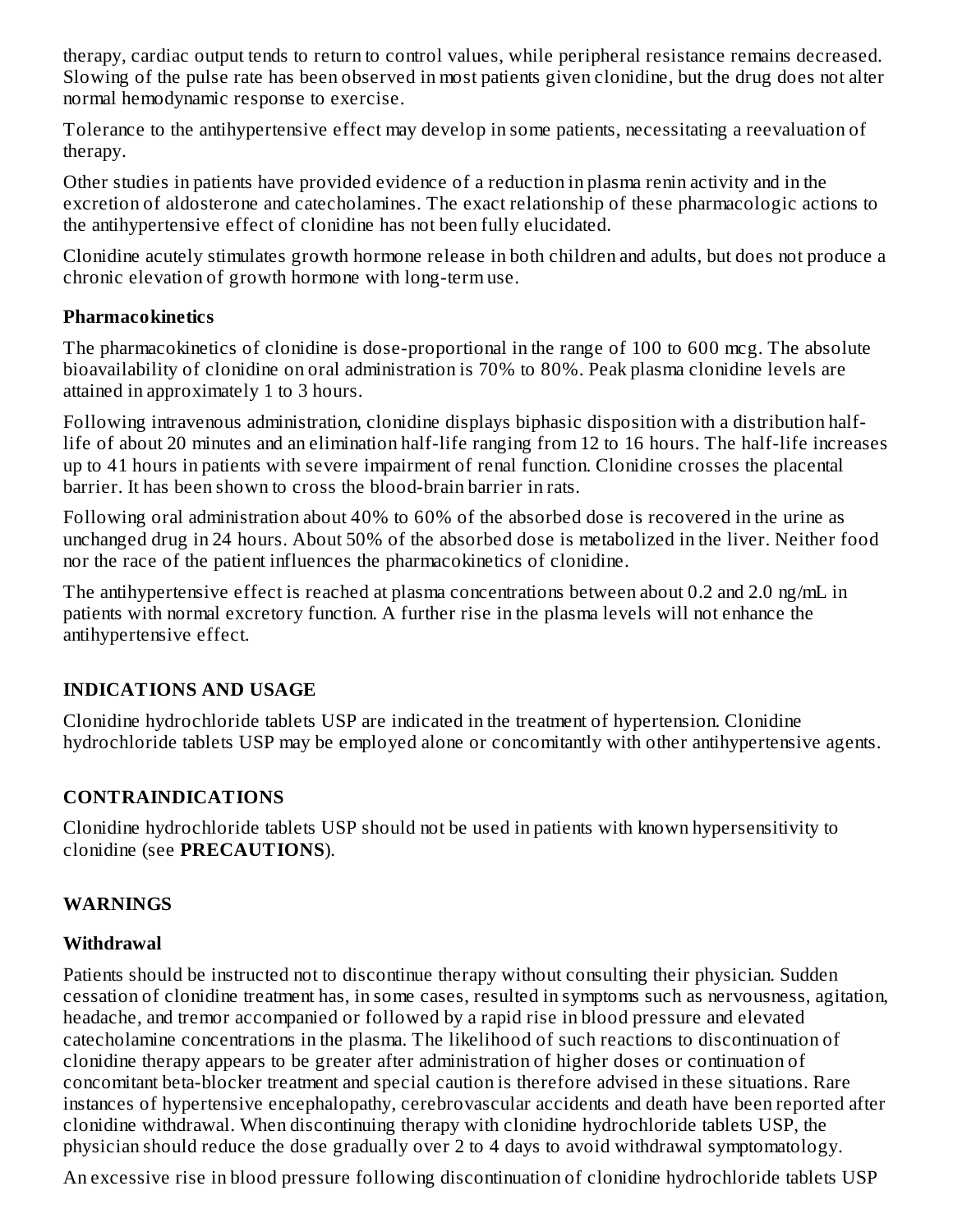therapy can be reversed by administration of oral clonidine hydrochloride or by intravenous phentolamine. If therapy is to be discontinued in patients receiving a beta-blocker and clonidine concurrently, the beta-blocker should be withdrawn several days before the gradual discontinuation of clonidine hydrochloride tablets USP.

**Becaus e children commonly have gastrointestinal illness es that lead to vomiting, they may be particularly sus ceptible to hypertensive episodes resulting from abrupt inability to take medication.**

# **PRECAUTIONS**

## **General**

In patients who have developed localized contact sensitization to clonidine-TTS, continuation of clonidine-TTS or substitution of oral clonidine hydrochloride therapy may be associated with the development of a generalized skin rash.

In patients who develop an allergic reaction to clonidine-TTS, substitution of oral clonidine hydrochloride may also elicit an allergic reaction (including generalized rash, urticaria, or angioedema).

The sympatholytic action of clonidine may worsen sinus node dysfunction and atrioventricular (AV) block, especially in patients taking other sympatholytic drugs. There are post-marketing reports of patients with conduction abnormalities and/or taking other sympatholytic drugs who developed severe bradycardia requiring IV atropine, IV isoproterenol and temporary cardiac pacing while taking clonidine.

In hypertension caused by pheochromocytoma, no therapeutic effect of clonidine hydrochloride tablets USP can be expected.

# **Perioperative Us e**

Administration of clonidine hydrochloride tablets USP should be continued to within 4 hours of surgery and resumed as soon as possible thereafter. Blood pressure should be carefully monitored during surgery and additional measures to control blood pressure should be available if required.

## **Information for Patients**

Patients should be cautioned against interruption of clonidine hydrochloride tablets USP therapy without their physician's advice.

Since patients may experience a possible sedative effect, dizziness, or accommodation disorder with use of clonidine, caution patients about engaging in activities such as driving a vehicle or operating appliances or machinery. Also, inform patients that this sedative effect may be increased by concomitant use of alcohol, barbiturates, or other sedating drugs.

Patients who wear contact lenses should be cautioned that treatment with clonidine hydrochloride tablets USP may cause dryness of eyes.

# **Drug Interactions**

Clonidine may potentiate the CNS-depressive effects of alcohol, barbiturates or other sedating drugs. If a patient receiving clonidine hydrochloride is also taking tricyclic antidepressants, the hypotensive effect of clonidine may be reduced, necessitating an increase in the clonidine dose. If a patient receiving clonidine is also taking neuroleptics, orthostatic regulation disturbances (e.g., orthostatic hypotension, dizziness, fatigue) may be induced or exacerbated.

Monitor heart rate in patients receiving clonidine concomitantly with agents known to affect sinus node function or AV nodal conduction, e.g., digitalis, calcium channel blockers and beta-blockers. Sinus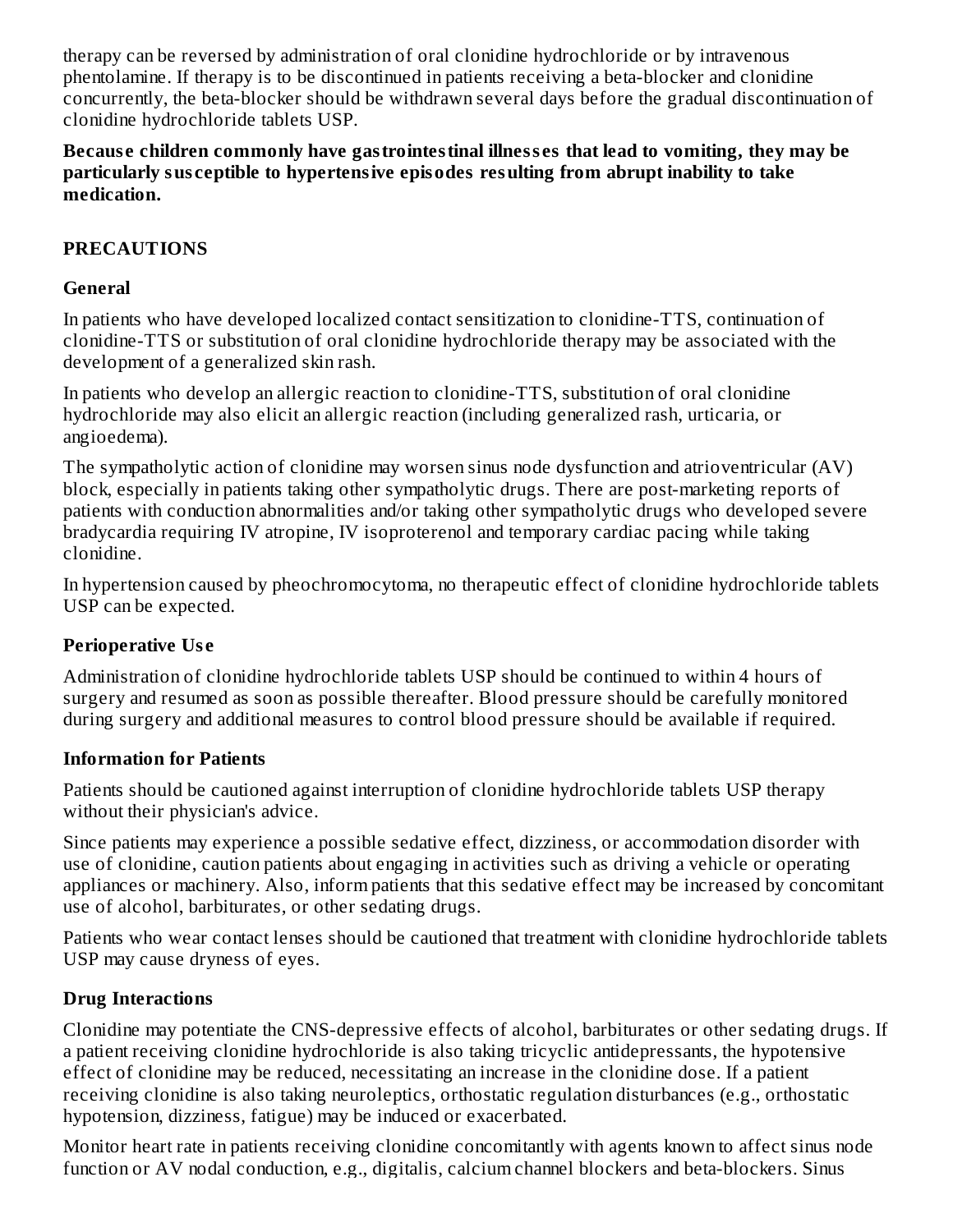bradycardia resulting in hospitalization and pacemaker insertion has been reported in association with the use of clonidine concomitantly with diltiazem or verapamil.

Amitriptyline in combination with clonidine enhances the manifestation of corneal lesions in rats (see **Toxicology**).

Based on observations in patients in a state of alcoholic delirium it has been suggested that high intravenous doses of clonidine may increase the arrhythmogenic potential (QT-prolongation, ventricular fibrillation) of high intravenous doses of haloperidol. Causal relationship and relevance for clonidine oral tablets have not been established.

# **Toxicology**

In several studies with oral clonidine hydrochloride, a dose-dependent increase in the incidence and severity of spontaneous retinal degeneration was seen in albino rats treated for six months or longer. Tissue distribution studies in dogs and monkeys showed a concentration of clonidine in the choroid.

In view of the retinal degeneration seen in rats, eye examinations were performed during clinical trials in 908 patients before, and periodically after, the start of clonidine therapy. In 353 of these 908 patients, the eye examinations were carried out over periods of 24 months or longer. Except for some dryness of the eyes, no drug-related abnormal ophthalmological findings were recorded and, according to specialized tests such as electroretinography and macular dazzle, retinal function was unchanged.

In combination with amitriptyline, clonidine hydrochloride administration led to the development of corneal lesions in rats within 5 days.

# **Carcinogenesis, Mutagenesis, Impairment of Fertility**

Chronic dietary administration of clonidine was not carcinogenic to rats (132 weeks) or mice (78 weeks) dosed, respectively, at up to 46 or 70 times the maximum recommended daily human dose as mg/kg (9 or 6 times the MRDHD on a mg/m<sup>2</sup> basis). There was no evidence of genotoxicity in the Ames test for mutagenicity or mouse micronucleus test for clastogenicity.

Fertility of male or female rats was unaffected by clonidine doses as high as 150 mcg/kg (approximately 3 times MRDHD). In a separate experiment, fertility of female rats appeared to be affected at dose levels of 500 to 2000 mcg/kg (10 to 40 times the oral MRDHD on a mg/kg basis; 2 to 8 times the MRDHD on a mg/m<sup>2</sup> basis).

# **Pregnancy**

# *Teratogenic Effects: Pregnancy Category C.*

Reproduction studies performed in rabbits at doses up to approximately 3 times the oral maximum recommended daily human dose (MRDHD) of clonidine hydrochloride tablets USP produced no evidence of a teratogenic or embryotoxic potential in rabbits. In rats, however, doses as low as 1/3 the oral MRDHD (1/15 the MRDHD on a mg/m<sup>2</sup> basis) of clonidine were associated with increased resorptions in a study in which dams were treated continuously from 2 months prior to mating. Increased resorptions were not associated with treatment at the same time or at higher dose levels (up to 3 times the oral MRDHD) when the dams were treated on gestation days 6 to 15. Increases in resorption were observed at much higher dose levels (40 times the oral MRDHD on a mg/kg basis; 4 to 8 times the MRDHD on a mg/m $^2$  basis) in mice and rats treated on gestation days 1 to 14 (lowest dose employed in the study was 500 mcg/kg).

No adequate, well-controlled studies have been conducted in pregnant women. Clonidine crosses the placental barrier (see **CLINICAL PHARMACOLOGY, Pharmacokinetics**). Because animal reproduction studies are not always predictive of human response, this drug should be used during pregnancy only if clearly needed.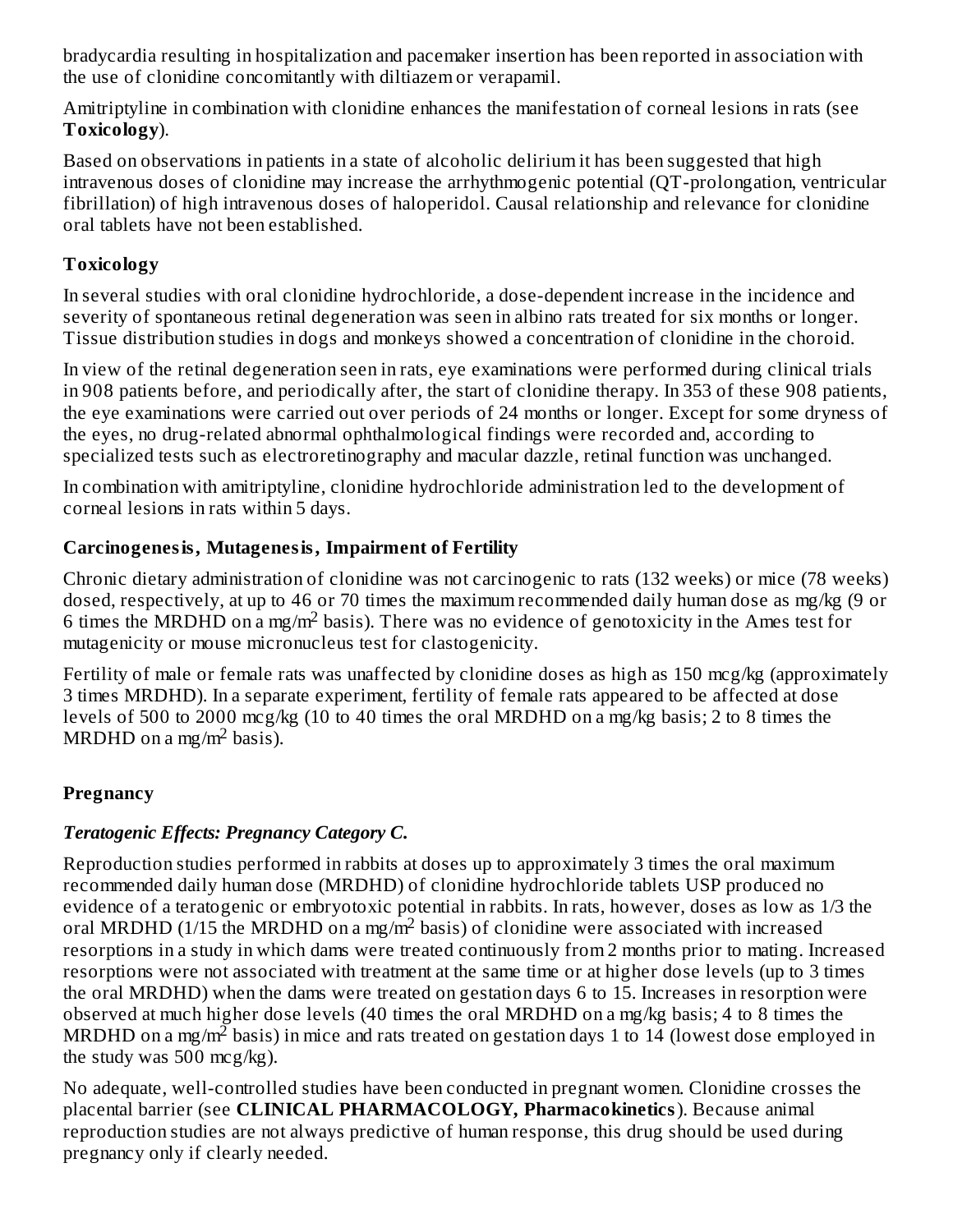# **Nursing Mothers**

As clonidine hydrochloride is excreted in human milk, caution should be exercised when clonidine hydrochloride tablets USP are administered to a nursing woman.

# **Pediatric Us e**

Safety and effectiveness in pediatric patients have not been established in adequate and well-controlled trials (see **WARNINGS, Withdrawal**).

# **ADVERSE REACTIONS**

Most adverse effects are mild and tend to diminish with continued therapy. The most frequent (which appear to be dose-related) are dry mouth, occurring in about 40 of 100 patients; drowsiness, about 33 in 100; dizziness, about 16 in 100; constipation and sedation, each about 10 in 100.

The following less frequent adverse experiences have also been reported in patients receiving clonidine hydrochloride tablets USP, but in many cases patients were receiving concomitant medication and a causal relationship has not been established.

**Body as a Whole:** Fatigue, fever, headache, pallor, weakness, and withdrawal syndrome. Also reported were a weakly positive Coombs' test and increased sensitivity to alcohol.

**Cardiovas cular:** Bradycardia, congestive heart failure, electrocardiographic abnormalities (i.e., sinus node arrest, junctional bradycardia, high degree AV block and arrhythmias), orthostatic symptoms, palpitations, Raynaud's phenomenon, syncope, and tachycardia. Cases of sinus bradycardia and atrioventricular block have been reported, both with and without the use of concomitant digitalis.

**Central Nervous System:** Agitation, anxiety, delirium, delusional perception, hallucinations (including visual and auditory), insomnia, mental depression, nervousness, other behavioral changes, paresthesia, restlessness, sleep disorder, and vivid dreams or nightmares.

**Dermatological:** Alopecia, angioneurotic edema, hives, pruritus, rash, and urticaria.

**Gastrointestinal:** Abdominal pain, anorexia, constipation, hepatitis, malaise, mild transient abnormalities in liver function tests, nausea, parotitis, pseudo-obstruction (including colonic pseudo-obstruction), salivary gland pain, and vomiting.

**Genitourinary:** Decreased sexual activity, difficulty in micturition, erectile dysfunction, loss of libido, nocturia, and urinary retention.

**Hematologic:** Thrombocytopenia.

**Metabolic:** Gynecomastia, transient elevation of blood glucose or serum creatine phosphokinase, and weight gain.

**Mus culoskeletal:** Leg cramps and muscle or joint pain.

**Oro-otolaryngeal:** Dryness of the nasal mucosa.

**Ophthalmological:** Accommodation disorder, blurred vision, burning of the eyes, decreased lacrimation, and dryness of eyes.

# **OVERDOSAGE**

Hypertension may develop early and may be followed by hypotension, bradycardia, respiratory depression, hypothermia, drowsiness, decreased or absent reflexes, weakness, irritability and miosis. The frequency of CNS depression may be higher in children than adults. Large overdoses may result in reversible cardiac conduction defects or dysrhythmias, apnea, coma and seizures. Signs and symptoms of overdose generally occur within 30 minutes to two hours after exposure. As little as 0.1 mg of clonidine has produced signs of toxicity in children.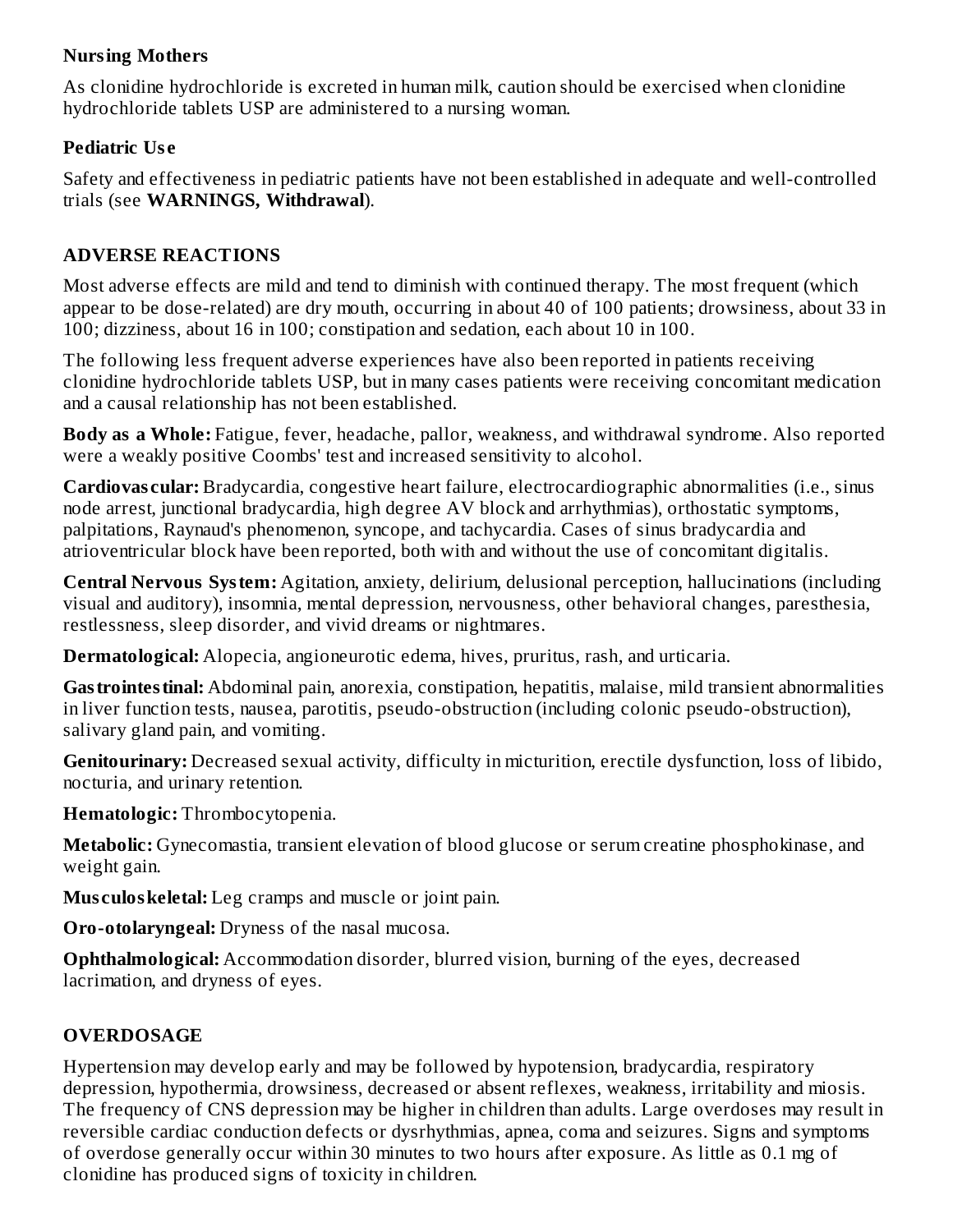There is no specific antidote for clonidine overdosage. Clonidine overdosage may result in the rapid development of CNS depression; therefore, induction of vomiting with ipecac syrup is not recommended. Gastric lavage may be indicated following recent and/or large ingestions. Administration of activated charcoal and/or a cathartic may be beneficial. Supportive care may include atropine sulfate for bradycardia, intravenous fluids and/or vasopressor agents for hypotension and vasodilators for hypertension. Naloxone may be a useful adjunct for the management of clonidine-induced respiratory depression, hypotension and/or coma; blood pressure should be monitored since the administration of naloxone has occasionally resulted in paradoxical hypertension. Tolazoline administration has yielded inconsistent results and is not recommended as first-line therapy. Dialysis is not likely to significantly enhance the elimination of clonidine.

The largest overdose reported to date involved a 28-year old male who ingested 100 mg of clonidine hydrochloride powder. This patient developed hypertension followed by hypotension, bradycardia, apnea, hallucinations, semicoma, and premature ventricular contractions. The patient fully recovered after intensive treatment. Plasma clonidine levels were 60 ng/ml after 1 hour, 190 ng/ml after 1.5 hours, 370 ng/ml after 2 hours, and 120 ng/ml after 5.5 and 6.5 hours. In mice and rats, the oral  $LD_{50}$  of clonidine is 206 and 465 mg/kg, respectively.

# **DOSAGE AND ADMINISTRATION**

#### **Adults**

The dose of clonidine hydrochloride tablets USP must be adjusted according to the patient's individual blood pressure response. The following is a general guide to its administration.

## **Initial Dos e**

0.1 mg tablet twice daily (morning and bedtime). Elderly patients may benefit from a lower initial dose.

## **Maintenance Dos e**

Further increments of 0.1 mg per day may be made at weekly intervals if necessary until the desired response is achieved. Taking the larger portion of the oral daily dose at bedtime may minimize transient adjustment effects of dry mouth and drowsiness. The therapeutic doses most commonly employed have ranged from 0.2 mg to 0.6 mg per day given in divided doses. Studies have indicated that 2.4 mg is the maximum effective daily dose, but doses as high as this have rarely been employed.

## **Renal Impairment**

Patients with renal impairment may benefit from a lower initial dose. Patients should be carefully monitored. Since only a minimal amount of clonidine is removed during routine hemodialysis, there is no need to give supplemental clonidine following dialysis.

## **HOW SUPPLIED**

Clonidine hydrochloride tablets USP are supplied as follows:

Clonidine hydrochloride tablets USP 0.1 mg, yellow, round, debossed MP 657 on one side and plain on the other side.

| Bottles of 100  | NDC 53489-215-01 |
|-----------------|------------------|
| Bottles of 1000 | NDC 53489-215-10 |

Clonidine hydrochloride tablets USP 0.2 mg, white, round, debossed MP 658 on one side and plain on the other side.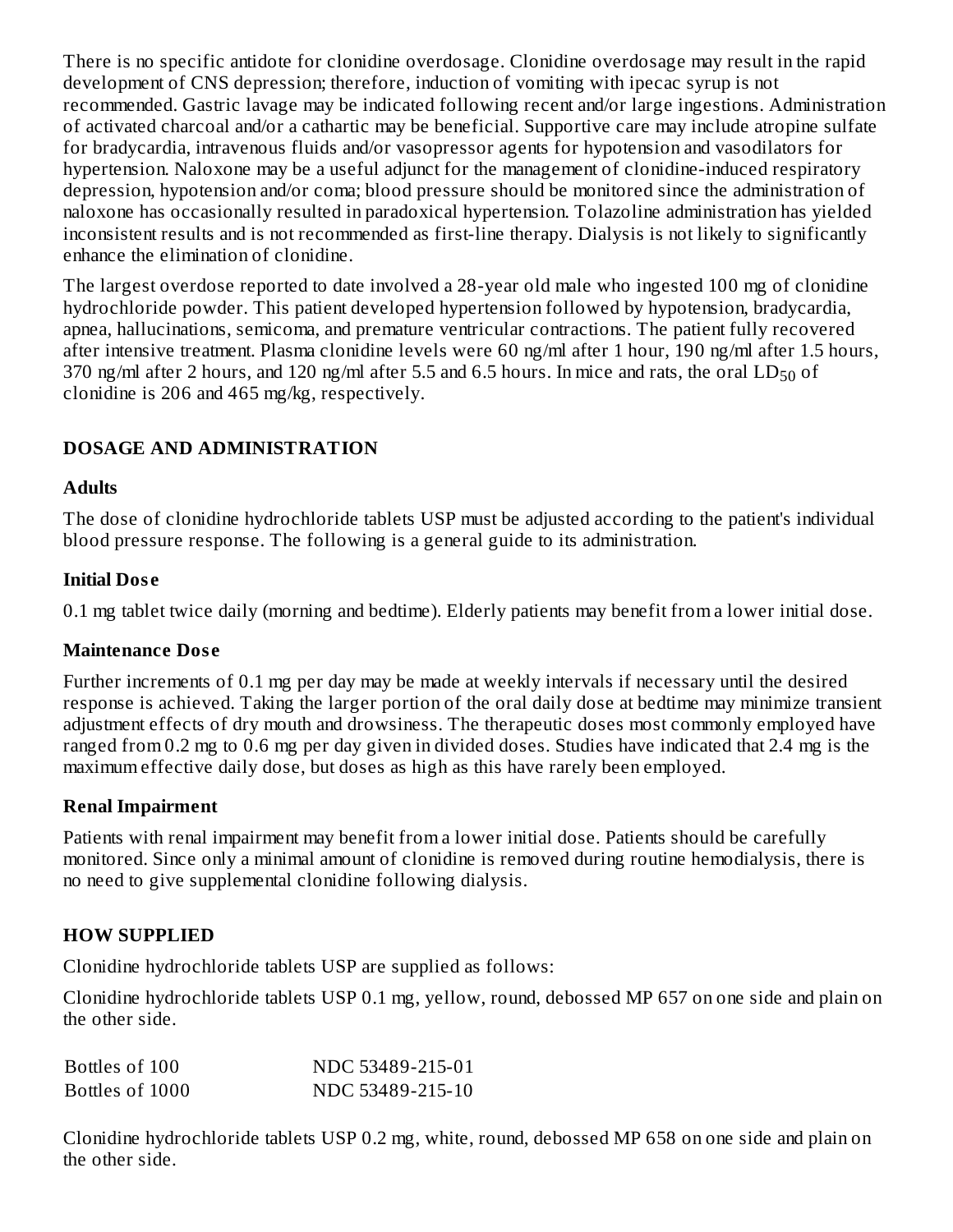| Bottles of 100  | NDC 53489-216-01 |
|-----------------|------------------|
| Bottles of 1000 | NDC 53489-216-10 |

Clonidine hydrochloride tablets USP 0.3 mg, green, round, debossed MP 659 on one side and plain on the other side.

Bottles of 100 NDC 53489-217-01

Store at 20 $\degree$  to 25 $\degree$ C (68 $\degree$  to 77 $\degree$ F).

[See USP Controlled Room Temperature]

DISPENSE IN TIGHT, LIGHT-RESISTANT CONTAINER.

**Address medical inquiries to: 1-800-818-4555.**

**Distributed by: Sun Pharmaceutical Industries, Inc. Cranbury, NJ 08512**

Rev 06, September 2014

#### **PRINCIPAL DISPLAY PANEL - 0.1 mg Tablet Bottle Label**

#### **NDC 53489-215-01**

**Clonidine Hydrochloride Tablets USP**

**0.1 mg**

**Rx Only 100 Tablets**

**SUN** PHARMA



## **PRINCIPAL DISPLAY PANEL - 0.2 mg Tablet Bottle Label**

**NDC 53489-216-01**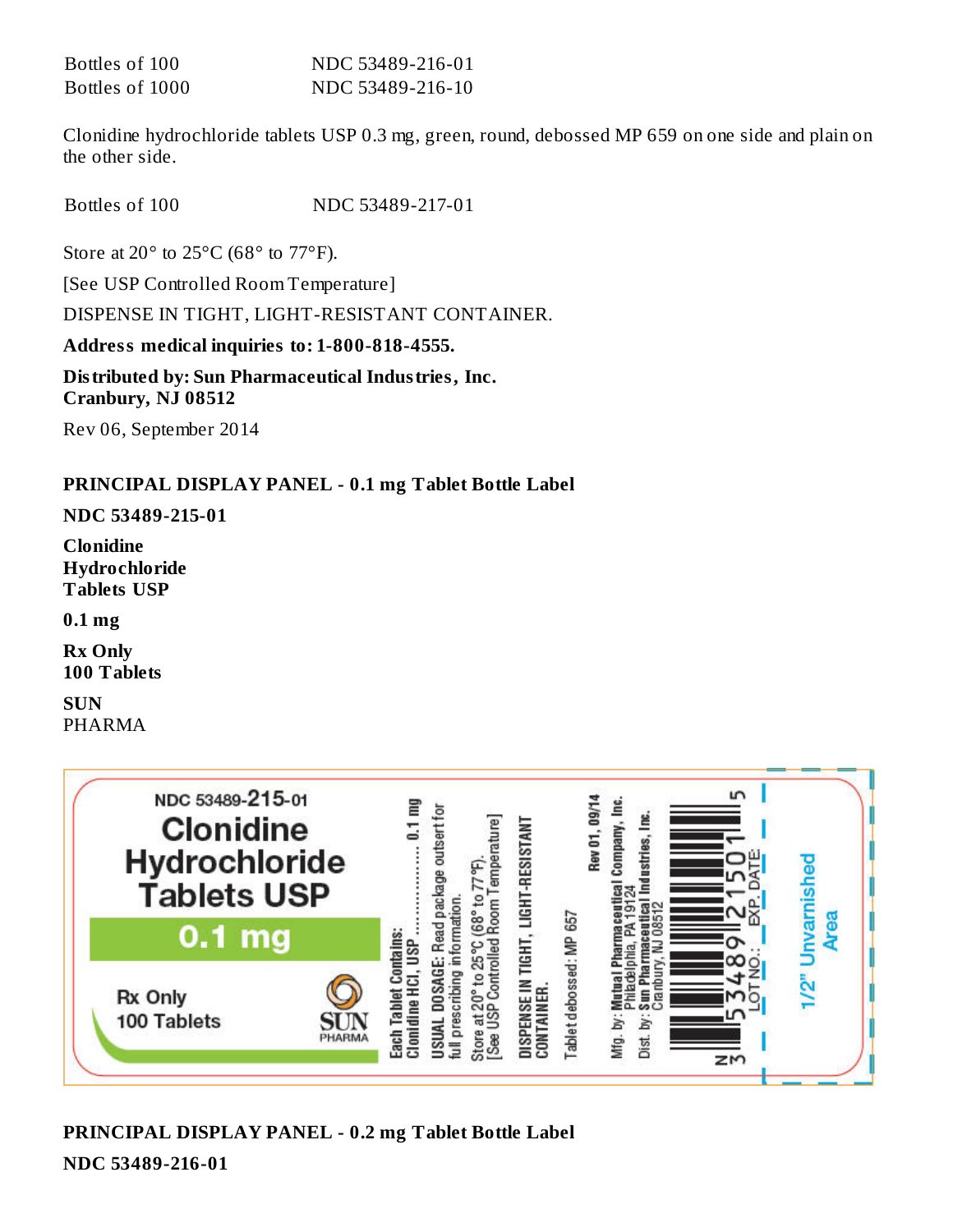**Clonidine Hydrochloride Tablets USP**

**0.2 mg**

**Rx Only 100 Tablets**

**SUN** PHARMA



**PRINCIPAL DISPLAY PANEL - 0.3 mg Tablet Bottle Label**

**NDC 53489-217-01**

**Clonidine Hydrochloride Tablets USP**

**0.3 mg**

**Rx Only 100 Tablets**

**SUN** PHARMA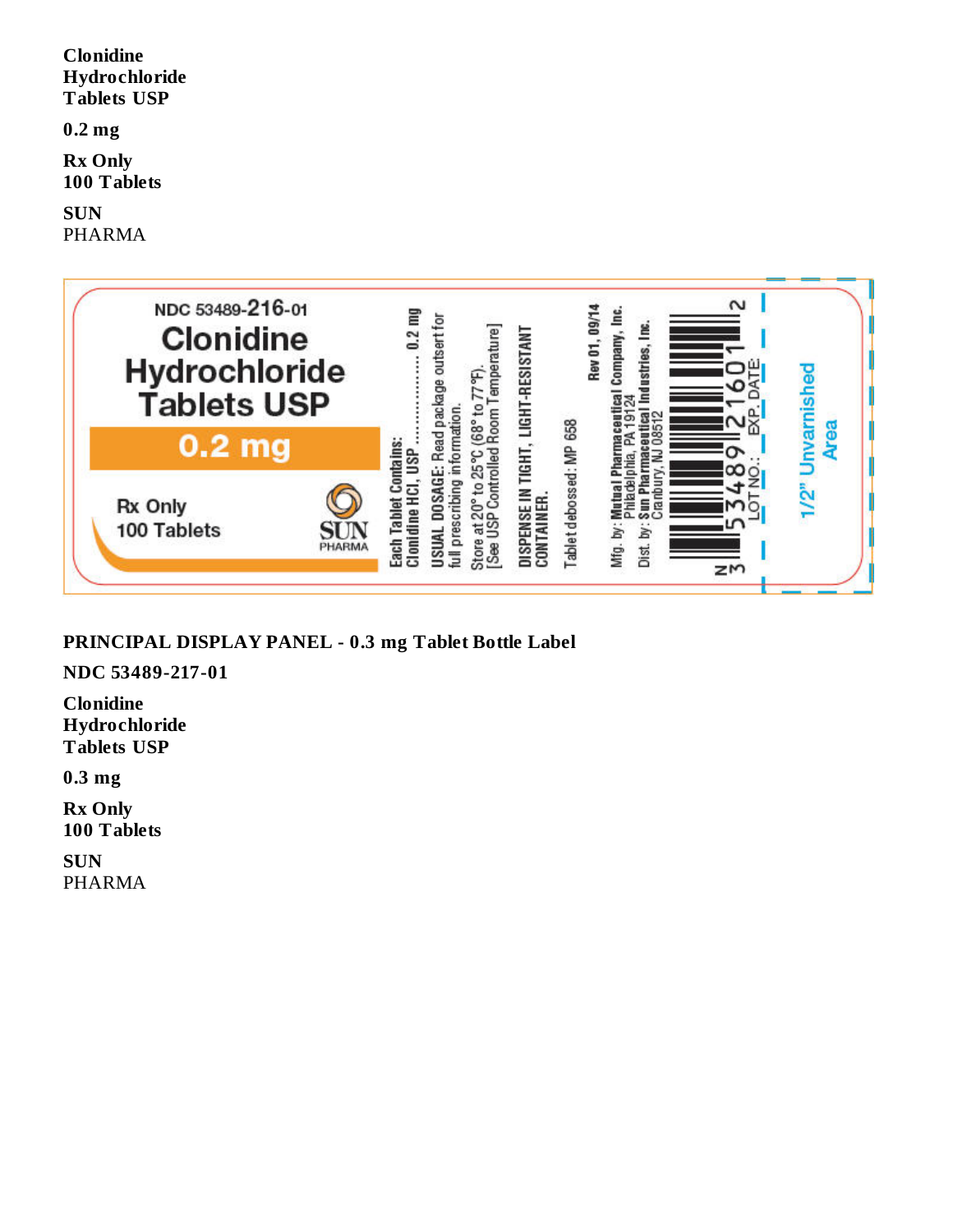

| <b>CLONIDINE HYDROCHLORIDE</b>                                           |                         |                     |  |                          |          |               |
|--------------------------------------------------------------------------|-------------------------|---------------------|--|--------------------------|----------|---------------|
| clonidine hydrochloride tablet                                           |                         |                     |  |                          |          |               |
| <b>Product Information</b>                                               |                         |                     |  |                          |          |               |
|                                                                          |                         |                     |  |                          |          |               |
| Product Type                                                             | HUMAN PRESCRIPTION DRUG |                     |  | Item Code (Source)       |          | NDC:53489-215 |
| <b>Route of Administration</b>                                           | ORAL                    |                     |  |                          |          |               |
|                                                                          |                         |                     |  |                          |          |               |
|                                                                          |                         |                     |  |                          |          |               |
| <b>Active Ingredient/Active Moiety</b>                                   |                         |                     |  |                          |          |               |
|                                                                          | <b>Ingredient Name</b>  |                     |  | <b>Basis of Strength</b> |          | Strength      |
| clonidine hydrochloride (UNII: W7616XXF06) (clonidine - UNII:MN3L5RMN02) |                         |                     |  | clonidine hydrochloride  |          | $0.1$ mg      |
|                                                                          |                         |                     |  |                          |          |               |
| <b>Inactive Ingredients</b>                                              |                         |                     |  |                          |          |               |
|                                                                          | <b>Ingredient Name</b>  |                     |  |                          |          | Strength      |
| Lactose (UNII: J2B2A4N98G)                                               |                         |                     |  |                          |          |               |
| magnesium stearate (UNII: 70097M6I30)                                    |                         |                     |  |                          |          |               |
| cellulose, microcrystalline (UNII: OP1R32D61U)                           |                         |                     |  |                          |          |               |
| starch, corn (UNII: O8232NY3SJ)                                          |                         |                     |  |                          |          |               |
| sodium starch glycolate type A potato (UNII: 5856J3G2A2)                 |                         |                     |  |                          |          |               |
| D&C yellow no. 10 (UNII: 35SW5USQ3G)                                     |                         |                     |  |                          |          |               |
| aluminum oxide (UNII: LMI26O6933)                                        |                         |                     |  |                          |          |               |
|                                                                          |                         |                     |  |                          |          |               |
| <b>Product Characteristics</b>                                           |                         |                     |  |                          |          |               |
| Color                                                                    | YELLOW                  | <b>Score</b>        |  |                          | no score |               |
| <b>Shape</b>                                                             | <b>ROUND</b>            | <b>Size</b>         |  |                          | 7mm      |               |
| <b>Flavor</b>                                                            |                         | <b>Imprint Code</b> |  |                          | MP;657   |               |
| <b>Contains</b>                                                          |                         |                     |  |                          |          |               |
|                                                                          |                         |                     |  |                          |          |               |
|                                                                          |                         |                     |  |                          |          |               |
| Packaging                                                                |                         |                     |  |                          |          |               |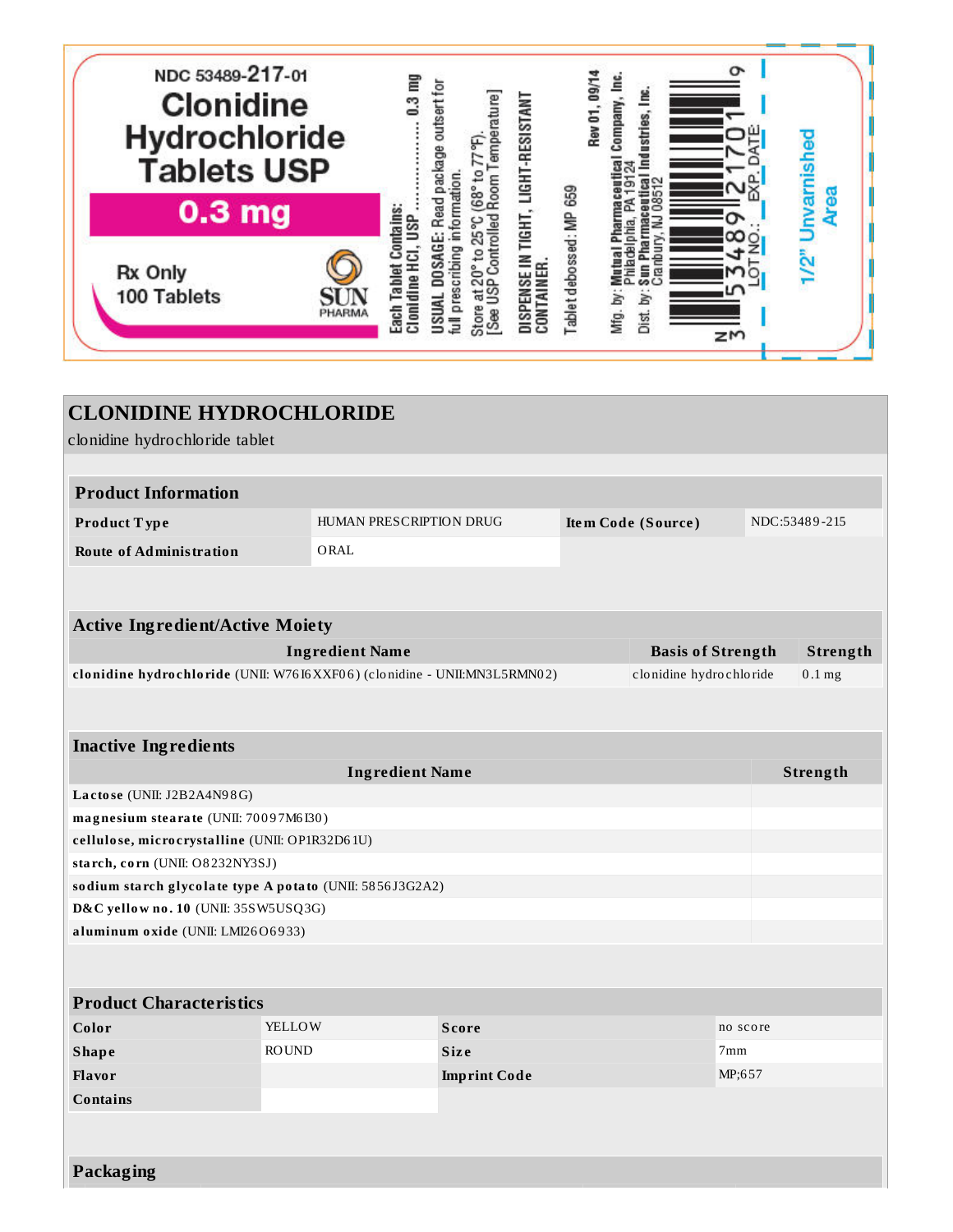| #                            | <b>Item Code</b>                    | Package Description                                             | <b>Marketing Start</b><br>Date | <b>Marketing End</b><br>Date |  |  |  |
|------------------------------|-------------------------------------|-----------------------------------------------------------------|--------------------------------|------------------------------|--|--|--|
| $\mathbf{1}$                 | NDC:53489-215-<br>01                | 100 in 1 BOTTLE, PLASTIC; Type 0: Not a Combination<br>Product  |                                |                              |  |  |  |
|                              | $\frac{1}{2}$ NDC:53489-215-<br>-10 | 1000 in 1 BOTTLE, PLASTIC; Type 0: Not a Combination<br>Product |                                |                              |  |  |  |
|                              |                                     |                                                                 |                                |                              |  |  |  |
| <b>Marketing Information</b> |                                     |                                                                 |                                |                              |  |  |  |
|                              | <b>Marketing Category</b>           | <b>Application Number or Monograph Citation</b>                 | <b>Marketing Start Date</b>    | <b>Marketing End Date</b>    |  |  |  |
|                              | <b>ANDA</b>                         | ANDA070925                                                      | 09/04/1987                     |                              |  |  |  |
|                              |                                     |                                                                 |                                |                              |  |  |  |

| <b>CLONIDINE HYDROCHLORIDE</b>                           |              |                            |                                                                          |                                       |                          |                                     |
|----------------------------------------------------------|--------------|----------------------------|--------------------------------------------------------------------------|---------------------------------------|--------------------------|-------------------------------------|
| clonidine hydrochloride tablet                           |              |                            |                                                                          |                                       |                          |                                     |
| <b>Product Information</b>                               |              |                            |                                                                          |                                       |                          |                                     |
|                                                          |              |                            |                                                                          |                                       |                          |                                     |
| Product Type                                             |              | HUMAN PRESCRIPTION DRUG    |                                                                          | Item Code (Source)                    |                          | NDC:53489-216                       |
| <b>Route of Administration</b>                           |              | ORAL                       |                                                                          |                                       |                          |                                     |
|                                                          |              |                            |                                                                          |                                       |                          |                                     |
| <b>Active Ingredient/Active Moiety</b>                   |              |                            |                                                                          |                                       |                          |                                     |
|                                                          |              | <b>Ingredient Name</b>     |                                                                          |                                       | <b>Basis of Strength</b> | Strength                            |
|                                                          |              |                            | clonidine hydrochloride (UNII: W7616XXF06) (clonidine - UNII:MN3L5RMN02) | clonidine hydrochloride               |                          | $0.2$ mg                            |
|                                                          |              |                            |                                                                          |                                       |                          |                                     |
|                                                          |              |                            |                                                                          |                                       |                          |                                     |
| <b>Inactive Ingredients</b>                              |              |                            |                                                                          |                                       |                          |                                     |
|                                                          |              | <b>Ingredient Name</b>     |                                                                          |                                       |                          | Strength                            |
| Lactose (UNII: J2B2A4N98G)                               |              |                            |                                                                          |                                       |                          |                                     |
| magnesium stearate (UNII: 70097M6I30)                    |              |                            |                                                                          |                                       |                          |                                     |
| cellulose, microcrystalline (UNII: OP1R32D61U)           |              |                            |                                                                          |                                       |                          |                                     |
| starch, corn (UNII: O8232NY3SJ)                          |              |                            |                                                                          |                                       |                          |                                     |
| sodium starch glycolate type A potato (UNII: 5856J3G2A2) |              |                            |                                                                          |                                       |                          |                                     |
|                                                          |              |                            |                                                                          |                                       |                          |                                     |
| <b>Product Characteristics</b>                           |              |                            |                                                                          |                                       |                          |                                     |
| Color                                                    | <b>WHITE</b> |                            | <b>Score</b>                                                             |                                       | no score                 |                                     |
| <b>Shape</b>                                             | <b>ROUND</b> |                            | <b>Size</b>                                                              |                                       | 7mm                      |                                     |
| Flavor                                                   |              |                            | <b>Imprint Code</b>                                                      |                                       | MP;658                   |                                     |
| <b>Contains</b>                                          |              |                            |                                                                          |                                       |                          |                                     |
|                                                          |              |                            |                                                                          |                                       |                          |                                     |
|                                                          |              |                            |                                                                          |                                       |                          |                                     |
| Packaging                                                |              |                            |                                                                          |                                       |                          |                                     |
| <b>Item Code</b><br>#                                    |              | <b>Package Description</b> |                                                                          | <b>Marketing Start</b><br><b>Date</b> |                          | <b>Marketing End</b><br><b>Date</b> |
| NDC:53489-216-<br>$\mathbf{1}$<br>01                     | Product      |                            | 100 in 1 BOTTLE, PLASTIC; Type 0: Not a Combination                      |                                       |                          |                                     |
| $\sim$ NDC:53489-216-                                    |              |                            | 1000 in 1 BOTTLE, PLASTIC; Type 0: Not a Combination                     |                                       |                          |                                     |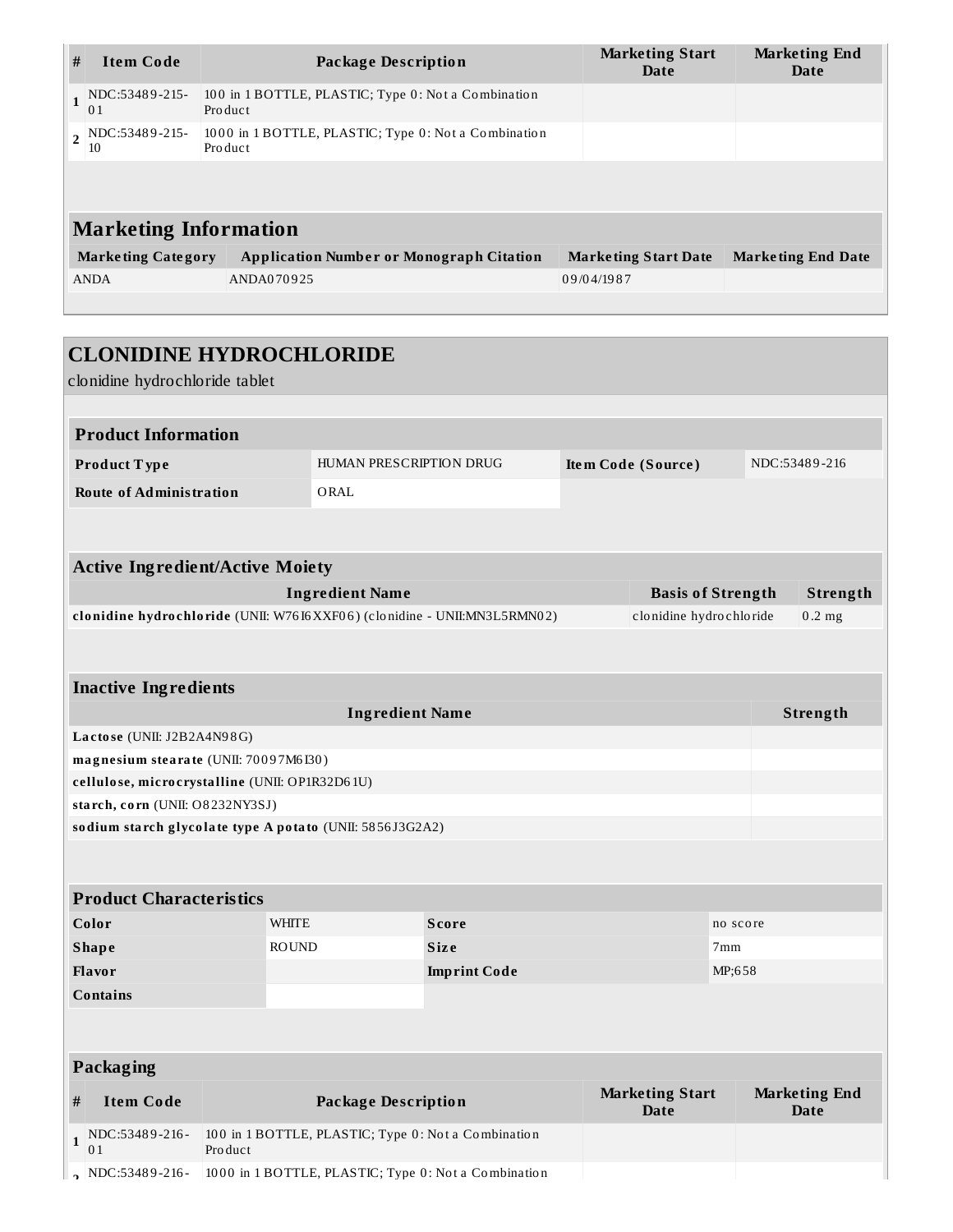| 10                                                                                    | Product      |                            |                                                                          |            |                             |          |                           |  |
|---------------------------------------------------------------------------------------|--------------|----------------------------|--------------------------------------------------------------------------|------------|-----------------------------|----------|---------------------------|--|
|                                                                                       |              |                            |                                                                          |            |                             |          |                           |  |
|                                                                                       |              |                            |                                                                          |            |                             |          |                           |  |
| <b>Marketing Information</b>                                                          |              |                            |                                                                          |            |                             |          |                           |  |
| <b>Marketing Category</b>                                                             |              |                            | <b>Application Number or Monograph Citation</b>                          |            | <b>Marketing Start Date</b> |          | <b>Marketing End Date</b> |  |
| <b>ANDA</b>                                                                           | ANDA070924   |                            |                                                                          | 09/04/1987 |                             |          |                           |  |
|                                                                                       |              |                            |                                                                          |            |                             |          |                           |  |
|                                                                                       |              |                            |                                                                          |            |                             |          |                           |  |
| <b>CLONIDINE HYDROCHLORIDE</b>                                                        |              |                            |                                                                          |            |                             |          |                           |  |
| clonidine hydrochloride tablet                                                        |              |                            |                                                                          |            |                             |          |                           |  |
|                                                                                       |              |                            |                                                                          |            |                             |          |                           |  |
| <b>Product Information</b>                                                            |              |                            |                                                                          |            |                             |          |                           |  |
| Product Type                                                                          |              | HUMAN PRESCRIPTION DRUG    |                                                                          |            | Item Code (Source)          |          | NDC:53489-217             |  |
| <b>Route of Administration</b>                                                        |              | ORAL                       |                                                                          |            |                             |          |                           |  |
|                                                                                       |              |                            |                                                                          |            |                             |          |                           |  |
|                                                                                       |              |                            |                                                                          |            |                             |          |                           |  |
| <b>Active Ingredient/Active Moiety</b>                                                |              |                            |                                                                          |            |                             |          |                           |  |
|                                                                                       |              | <b>Ingredient Name</b>     |                                                                          |            | <b>Basis of Strength</b>    |          | Strength                  |  |
|                                                                                       |              |                            | clonidine hydrochloride (UNII: W7616XXF06) (clonidine - UNII:MN3L5RMN02) |            | clonidine hydrochloride     |          | $0.3$ mg                  |  |
|                                                                                       |              |                            |                                                                          |            |                             |          |                           |  |
|                                                                                       |              |                            |                                                                          |            |                             |          |                           |  |
| <b>Inactive Ingredients</b>                                                           |              |                            |                                                                          |            |                             |          |                           |  |
| <b>Ingredient Name</b><br>Strength                                                    |              |                            |                                                                          |            |                             |          |                           |  |
| lactose (UNII: J2B2A4N98G)                                                            |              |                            |                                                                          |            |                             |          |                           |  |
| magnesium stearate (UNII: 70097M6I30)                                                 |              |                            |                                                                          |            |                             |          |                           |  |
| cellulose, microcrystalline (UNII: OP1R32D61U)<br>starch, corn (UNII: O8232NY3SJ)     |              |                            |                                                                          |            |                             |          |                           |  |
| sodium starch glycolate type A potato (UNII: 5856J3G2A2)                              |              |                            |                                                                          |            |                             |          |                           |  |
| D&C yellow no. 10 (UNII: 35SW5USQ3G)                                                  |              |                            |                                                                          |            |                             |          |                           |  |
| FD&C blue no. 1 (UNII: H3R47K3TBD)                                                    |              |                            |                                                                          |            |                             |          |                           |  |
| aluminum oxide (UNII: LMI26O6933)                                                     |              |                            |                                                                          |            |                             |          |                           |  |
|                                                                                       |              |                            |                                                                          |            |                             |          |                           |  |
|                                                                                       |              |                            |                                                                          |            |                             |          |                           |  |
| <b>Product Characteristics</b>                                                        |              |                            |                                                                          |            |                             |          |                           |  |
| Color                                                                                 | <b>GREEN</b> |                            | <b>Score</b>                                                             |            |                             | no score |                           |  |
| <b>Shape</b>                                                                          | <b>ROUND</b> |                            | <b>Size</b>                                                              | 7mm        |                             |          |                           |  |
| Flavor                                                                                |              |                            | <b>Imprint Code</b>                                                      |            |                             | MP;659   |                           |  |
| <b>Contains</b>                                                                       |              |                            |                                                                          |            |                             |          |                           |  |
|                                                                                       |              |                            |                                                                          |            |                             |          |                           |  |
| <b>Packaging</b>                                                                      |              |                            |                                                                          |            |                             |          |                           |  |
|                                                                                       |              |                            |                                                                          |            | <b>Marketing Start</b>      |          | <b>Marketing End</b>      |  |
| <b>Item Code</b><br>#                                                                 |              | <b>Package Description</b> |                                                                          |            | <b>Date</b>                 |          | <b>Date</b>               |  |
| 100 in 1 BOTTLE, PLASTIC; Type 0: Not a Combination<br>NDC:53489-217-<br>$\mathbf{1}$ |              |                            |                                                                          |            |                             |          |                           |  |
| 01                                                                                    | Product      |                            |                                                                          |            |                             |          |                           |  |
|                                                                                       |              |                            |                                                                          |            |                             |          |                           |  |
|                                                                                       |              |                            |                                                                          |            |                             |          |                           |  |